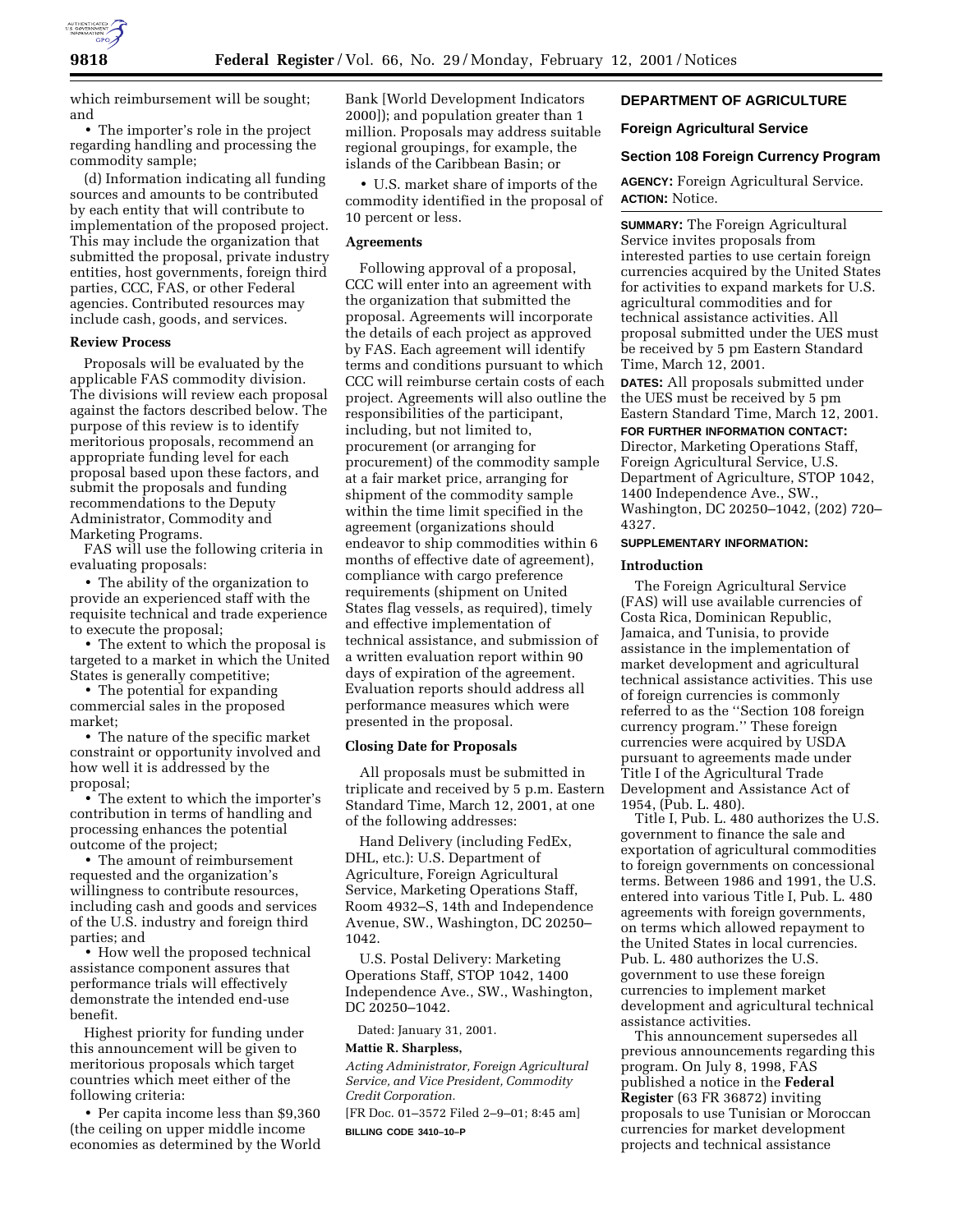activities. On October 1, 1998, FAS published a notice in the **Federal Register** (63 FR 52677) inviting proposals to use currencies of Costa Rica, Dominican Republic, Guatemala, Jamaica, or Sri Lanka for market development projects and activities.

The currencies of Guatemala, Morocco, and Sri Lanka, which were available under the previous announcements, are no longer available. Consequently, FAS is now limiting new proposals to those which involve the use of currencies of Costa Rica, Dominican Republic, Jamaica, or Tunisia for market development projects or technical assistance activities.

FAS must disburse local currencies to program participants, through the disbursing officer in the U.S. embassy in the country of origin. That is, FAS may not convert the local currency to any other currency prior to disbursement. Activities funded with Section 108 currencies are not limited to the country where the currency originated. It is the responsibility of the recipient to arrange for receiving and using the foreign currencies made available, or converting the funds to other currencies. At the time of this announcement, approximately 750,000,000 Costa Rica colones; 200,000,000 Dominican Republic pesos; 500,000,000 Jamaica dollars; and 12,000,000 Tunisia dinars are available.

#### **Proposal Process**

This notice is complemented by concurrent notices announcing four other foreign market development programs administered by FAS, including the Market Access Program (MAP), the Foreign Market Development Cooperator (Cooperator) Program, the Emerging Markets Program, and the Quality Samples Program (QSP). The MAP and Cooperator Program notices detail a Unified Export Strategy (UES) application process which provides a means for interested applicants to submit a consolidated and strategically coordinated single proposal that incorporates funding requests for any or all of these programs. Some applicants to the Section 108 foreign currency program, particularly those who are applying for funding under more than one program, may wish to use the UES application process. The Internet-based UES application, including step-by-step instructions for its use, is located at the following URL address: http:// www.fas.usda.gov/cooperators.html. Other applicants, particularly those who are applying for funding only under the Section 108 foreign currency program, should follow the application procedures contained in this notice.

Interested applicants that are unsure of how to apply are urged to contact the Marketing Operations Staff at the address or phone number above.

FAS recommends that proposals to participate in the Section 108 foreign currency program contain, at a minimum, the following:

(a) Organizational information, including:

• Organization's name, address, Chief Executive Officer (or designee), and Federal Tax Identification Number (TIN);

• Type of organization, *e.g.*, corporation, non-profit organization;

• Name, telephone number, fax number, and e-mail address of the primary contact person;

• If a trade organization, a description of the organization and its membership;

• A description of the organization's prior export promotion experience; and

• A description of the organization's experience in implementing a trade or technical assistance activity;

(b) Market information, including: • An assessment of the targeted

market;

• A long-term strategy in the market; and

• U.S. export value/volume and market share data and goals for 1998– 2003;

(c) Project information, including: • A brief project title;

• Request for funding in one of the available foreign currencies;

• A brief description of the specific market development trade constraint to be addressed by the project, performance measures for the years 2001–2003 which will be used to measure the effectiveness of the project, a benchmark performance measure for 2000, the viability of long term sales to this market, the goals of the project, and the expected benefits to the represented industry;

• A method for evaluating and reporting results;

• A description of the activities planned to address the constraint; and

• An itemized list of all estimated costs associated with each project activity for which reimbursement will be sought;

(d) Information indicating all funding sources and amounts to be contributed by each entity that will contribute to implementation of the proposed project. This may include the organization that submitted the proposal, private industry entities, host governments, foreign third parties, Commodity Credit Corporation, FAS, or other Federal agencies. Contributed resources may include cash, goods, and services;

(e) A completed Standard Form 424 (SF–424). This form is available on the Internet via the Section 108 fact sheet at the following URL address: *http:// www.fas.usda.gov/mos/108/ 108fact.htm,* or by calling the contact listed above.

### **Review Process and Allocation Criteria**

FAS will provide financial assistance under this program on a competitive basis and applications will be reviewed against the evaluation criteria contained herein. FAS will consider the following factors when evaluating proposals:

• The ability of the organization to provide an experienced staff with the requisite technical and trade expertise to execute the proposal;

• The funding request and the organization's willingness to contribute resources, including cash, goods and services of the U.S. industry and foreign third parties;

• The conditions or constraints affecting the level of U.S. exports and market share for the agricultural commodities and products;

• The degree to which the proposed project is likely to contribute to the creation, expansion, or maintenance of the targeted foreign market; and

• The degree to which the organization's proposal is coordinated with other private or U.S. governmentfunded market development projects.

Proposals will be evaluated by the applicable FAS commodity division. The divisions will recommend funding levels for each applicant based on a review of the applications against the factors described above. The purpose of this review is to identify meritorious proposals and to suggest an appropriate funding level for each application based upon these factors.

Meritorious proposals will then be reviewed by representatives of each FAS program area for the purpose of allocating available funds among the applicants. FAS will allocate funds according to the following criteria.

First priority consideration will be given to proposals which target the growth markets listed below. These developing markets account for a significant share of world imports of major farm commodities and much of the projected long-term growth in global import demand. As such, they are expected to be among the most supportive of USDA's primary export objective of increasing the U.S. share of world agricultural trade.

First priority growth markets for allocation of Section 108 funds: Brazil, countries in Central America and the Caribbean Basin, China, India, Indonesia, Mexico, Philippines, Russia, South Korea, Thailand, Tunisia, and Turkey.